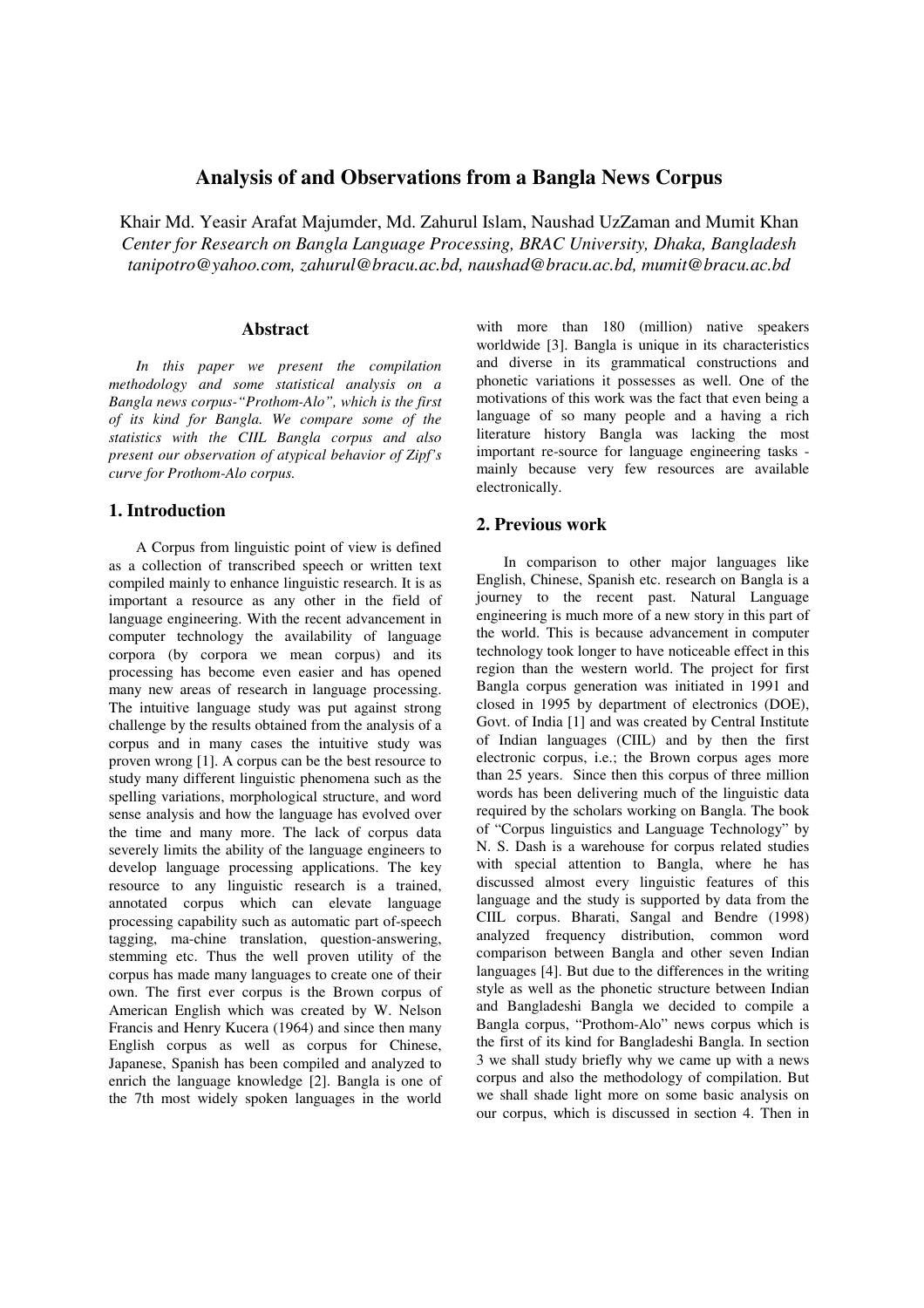section 5 we study the behavior of Zipf's curve for the Prothom-Alo news corpus.

### **3. Compilation of Prothom-Alo corpus**

Our first thought was to design a balanced corpus for Bangla, which will accommodate texts of different genres like scientific, medical, humanitarian and newspaper articles, samples from novels, stories, textbooks as well as transcribed speech, so as to make it representative of every linguistic phenomena of Bangla. This was an ambitious project mainly because of the scarcity of texts available in electronic format. Then again we are lacking good Bangla OCR applications as well as sophisticated, state of the art tools and applications for transcribing speech. For these reasons we turned our attention to create a corpus from whatever resources we have, mainly we focused on the texts available in the web. Unfortunately, texts in Bangla scripts are very rare in the web, although the need for it is increasing day by day. However, we have a couple of newspapers that have their web versions and we decided to collect these in order to create a news corpus. This decision reduced the complexity against all the odds and made life much easier. As one can smell a sense of urgency here and surely there was because we were so much in need of a corpus to take our research on language processing tasks further. There are 18,067,470 (eighteen million plus) word tokens and 386,639 distinct word types in this corpus. The corpus has been created in two phases: collection of the raw text from the Prothom-Alo website, and the conversion to Unicode.

#### **3.1. Collection of text**

Prothom-Alo is currently the most widely read newspaper in Bangladesh. Although there are other newspapers with daily web versions, we choose Prothom-Alo mainly for one reason- this is one with less spelling mistakes and with conventional spelling of Bangla words. The diagram in Figure 1 shows the structure of Prothom-Alo corpus.

The raw text for the corpus was collected from the Prothom-Alo home page www.prothom-alo.com. This was done using a web crawler program that surfed through the website of Prothom-Alo and downloaded all the news available for the year of 2005 (from 1st January to 31st December) - including magazines and periodicals, which were all in html format. The process took about twelve hours. Then using a Linux shell

scripts with library reference to Lynx, the texts were extracted from the HTML files. At this point we ended up with news of three hundred and sixty five days with each day having several text files that contained news of different genres. For better management and research needs we merged the news of same category of the whole year in one text file. The end product was twenty-seven text documents making up one big news corpus. This made each document of the corpus big enough to represent a particular news category to help research on applications like automatic text categorization yet small enough to be processed efficiently. The corpus size is three hundred and eighteen mega bytes and it was made available as one single text file also.



#### **Figure 1: Compilation steps of Prothom-Alo corpus**

#### **3.2. Unicode Conversion**

The second phase in creating the corpus was to convert all the texts to large body of Unicode. There are several reasons behind this. The main reason is Unicode is universally excepted script that can be displayed and processed without hassle in all platforms. The second problem comes with fonts. It is possible to find fonts in al-most all languages now, even African and Indian languages [3]. A good-quality font, used with a word processor such as Microsoft Word is a general solution. But font-specific encodings are not desirable choices because different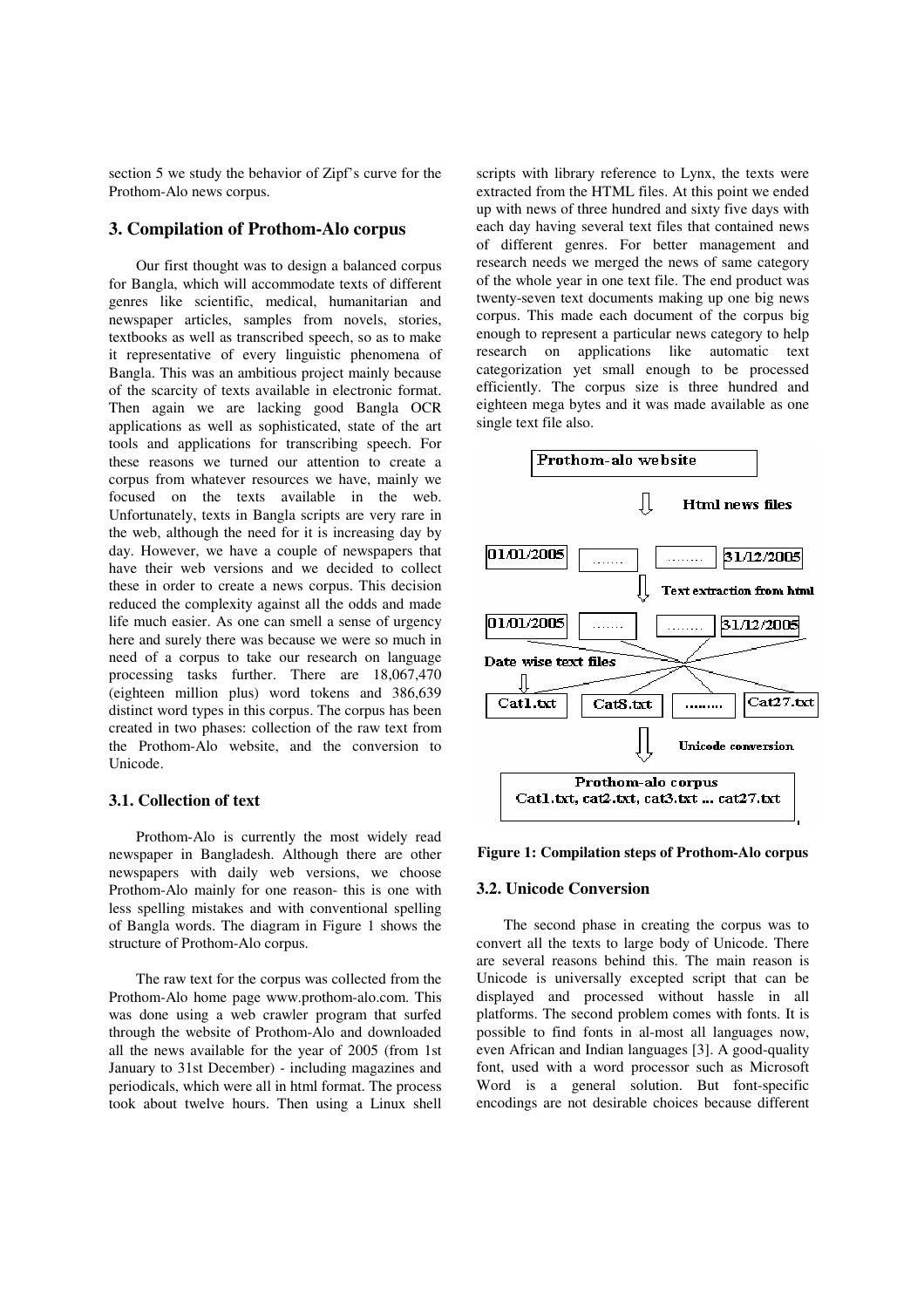fonts may encode the same language differently, may limit the scope for multilingual documents, and typically requires the use of specialized keymaps. The large number of diacritics and consonant clusters in Indic languages pose a challenge as well. To overcome all these problems decision was made to convert the texts collected from the web to Unicode. Prothom-Alo uses two fonts, namely "Bangsee Alpona" and "Prothoma", both true type fonts (TTF), for the on line version of the newspaper [5]. The previous was in use up to the May of 2005 and after that latter has been in use. The encoding of all these fonts are maintained in different files, which are later required. Two font specific converters developed in Java were used to convert the collected texts files to Unicode texts.

### **4. Statistical analysis**

Regardless of the size of the corpus, it may be subjected to both qualitative as well as quantitative analysis using various methods of statistics [1]. Both these types of corpus analysis have different perspectives. Quantitative analysis focuses on classifying different linguistic properties where as qualitative analysis aims to give some complete and detailed description of the observed phenomena. We wish to focus on some simple quantitative analysis.

#### **4.1. Word level frequency analysis**

Study of frequency calculation can provide important information about the usage of words in a text. Although it depends on the domain of the text, but given a balanced corpus it can be figure out which of the words are generally most frequent and which not. But before discussing our findings of the Prothom-Alo corpus we need to define tokens. A token is defined as a sequence of characters which has a white space character, brackets, braces or punctuation marks as the token boundary. In our calculation we have excluded punctuation marks, quotation marks, braces, brackets etc. to be counted in or as a token. So the Bangla sentence - (''তোমাকেই খুঁজছে বাংলাদেশ''), প্রতিযোগিতার গানগুলো এখন বাজারে। - has 7 word tokens namely তোমাকেই, খুঁজছে, বাংলাদেশ, প্রতিযোগিতার, গানগুলো, এখ<sub>ন</sub> and বাজারে. After the initial calculations we found that there are 18100378 (eighteen million plus) word tokens and 384048 (three lacks and eighty four thousand and eighty-four) distinct word types in Prothom-Alo corpus. Table 1 and Table 2 show the ten most frequent words in the Prothom-Alo corpus and the CIIL Bangla corpus respectively [1].

| Table 1: Top ten most frequent words in the |  |
|---------------------------------------------|--|
| <b>Prothom-Alo corpus</b>                   |  |

| Word      | Percentage | Word   | Percentage |
|-----------|------------|--------|------------|
| <b>۱G</b> | 1.23%      | হয়    | 0.57%      |
| ۹         | 0.92%      | করা    | 0.52%      |
| করে       | .084%      | তার    | 0.49%      |
| না        | .072%      | এবং    | 0.46%      |
| খেকে      | 0.62%      | হয়েছে | 0.43%      |

**Table 2: Top ten most frequent words in the CIIL corpus** 

| Word | Percentage | Word | Percentage |
|------|------------|------|------------|
| না   | 1.15%      | এবং  | 0.65%      |
| করে  | $0.99\%$   | এই   | 0.65%      |
| এই   | 0.94%      | থেকে | 0.55%      |
| ও    | 0.91%      | আব   | 0.51%      |
| হয়  | 0.76%      | তার  | $0.5\%$    |

**4.1.1. Behavior of function words.** Function words are the small and closed set of words that mark grammatical structure rather than referring to something concrete [6]. While the functions words are not interesting in the context of information retrieval because of their relative high frequencies, these words can provide important information while assessing the quality of a corpus. As A. Sarkar, A. De Roeck and P. Garthwaite (2005) discuss that, in a balanced corpus function words will appear to be most frequent and are likely to be distributed more homogeneously than the content words [7], whose occurrence is "bursty" (Katz 1996, Church 2000) - that is if reasonably enough sample is taken from a corpus and the most frequent words in that body of text are found not to be function words than that corpora may need closer inspection in order to make it balanced and representative. Based on this theory, we investigated the behavior of very frequent words. As mentioned earlier, Prothom-Alo has news of twenty-seven distinct categories. To divide the corpus in to two chunks, we randomly choose fourteen categories for the first chunk and the rest made up the second. At this point a frequency analysis over the two chunks reveals that in both the part the ten most frequent words are almost same. The only differences were in their ranks. The results are shown in Table 3.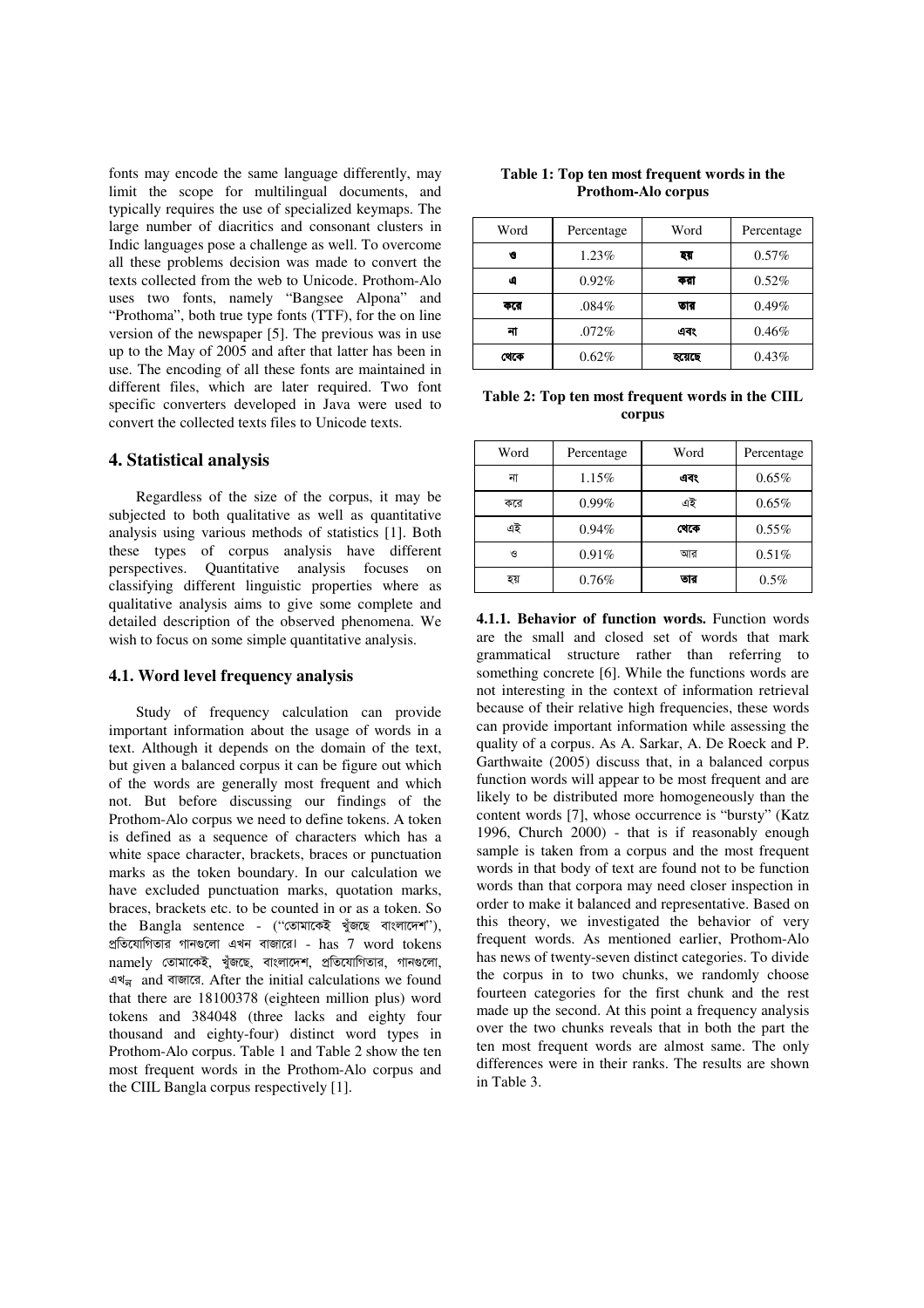| <b>Chunk1</b> |      | Chunk2 |      |
|---------------|------|--------|------|
| Word          | $\%$ | Word   | $\%$ |
| G             | 1.24 | S      | 1.23 |
| এ             | 0.99 | করে    | 0.86 |
| করে           | 0.81 | ৰ      | 0.84 |
| টা            | 0.8  | না     | 0.7  |
| না            | 0.75 | থেকে   | 0.6  |
| থেকে          | 0.64 | হয়    | 0.59 |
| করা           | 0.56 | তার    | 0.53 |
| হয়           | 0.56 | করা    | 0.48 |
| এবং           | 0.5  | হয়েছে | 0.44 |
| হবে           | 0.47 | এবং    | 0.42 |

### **Table 3: Numerically sorted word list of two equal sized chunks of Prothom-Alo corpus**

**4.1.2. Type-to-token ratio (TTR).** Type-to-token ratio is the measurement of how many times "old" words repeat themselves before a "new" word makes it appearance in a body of text [7]. The ratio is calculated by dividing total number of word tokens by the total number of distinct words. This measurement varies with the sample size as well as language. Texts with a high proportion of distinct words are likely to have low type-to-token ratio. In comparison to a bigger sample small samples will experience low TTR and will be sparser. This is because initially the corpus size being small the data in the text can not cover up all the words of that language and new words frequently enter the text, making the TTR low. But as corpus size grows, almost all the words are likely to have made their entry and new words are less frequent to enter the text, which gradually increases the TTR.

TTR depends on language in a sense that one language is different from another in terms of morphosyntactic features and orthographic variations [7]. Language with case system will have comparatively low TTR. Arabic being a language with highly inflective morphology has a very low TTR compared to English (Yahya 1998). So, different languages will show different TTR for equal text lengths in comparable domain. Table 4 is a comparison between our findings of Prothom-Alo to other corpora [7].

| <b>Text</b><br>Length<br>(words) | <b>Bengali</b><br>(Prothom-Alo) | <b>English</b><br>(Brown) | Arabic<br>(Al-Havat) |
|----------------------------------|---------------------------------|---------------------------|----------------------|
| 100                              | 1.136                           | 1.449                     | 1.190                |
| 1600                             | 1.984                           | 2.576                     | 1.774                |
| 6400                             | 2.385                           | 4.702                     | 2.357                |
| 16000                            | 3.135                           | 5.928                     | 2.771                |
| 20000                            | 3.366                           | 6.341                     | 2.875                |
| 1000000                          | 14.855                          | 20.408                    | 8.252                |

#### **Table 4: Type to-token ratio for texts of varying size on corpora of different language**

**4.1.3. Appearance of non-Bangla words.** A corpus is the best source to develop a vocabulary or lexicon for use with other language processing applications. We developed a vocabulary file consisting of the distinct words in the corpus. Manual sampling of the vocabulary list shows that a significant number of English words appear in Bangla script. While finding out all of them manually from a list of four lacks words is a mammoth and impossible task, Table 5 lists a few of them common to the news corpus. This observation of non-Bangla words tells us the story of how in the course of time words from other languages made their permanent residence in Bangla. This can well be the story for many other languages and a diachronic corpus can provide important evidence of this incredible nature of language.

**Table 5: A few English words that appear in Prothom-Alo corpus** 

| আশট্টে      | আইসোলেশন    | আউটপুট     | ইকনমিক            |
|-------------|-------------|------------|-------------------|
| একসেন্ট     | ইনডেমনিটি   | ক্যাশিয়ার | একসেপ্টেট্যান্স   |
| ক্যালেন্ডার | একসেসরিজ    | লিবারেশন   | ক্যালকুলেশন       |
| কাৰ্ডিনাল   | ওরিয়েন্টশন | ওয়ালপেপার | একস্ট্রাঅর্ডিনারি |

**4.1.4. Average word length.** We have studied average word length of other language and thought it would be interesting to see what the number for Bangla looked like. Elderton (1949), Herden (1956) and many others studied for word length distribution of English. Dewey (1950) found that average word length at character level is 4.38 [1]. Other studies show that the average word length in Chinese is as little as 1.60 characters. Thai, which has an alphabetic writing system, shows an average word length of 5.1 [12]. An-other study on Wall Street Journal (WSJ) shows that for English the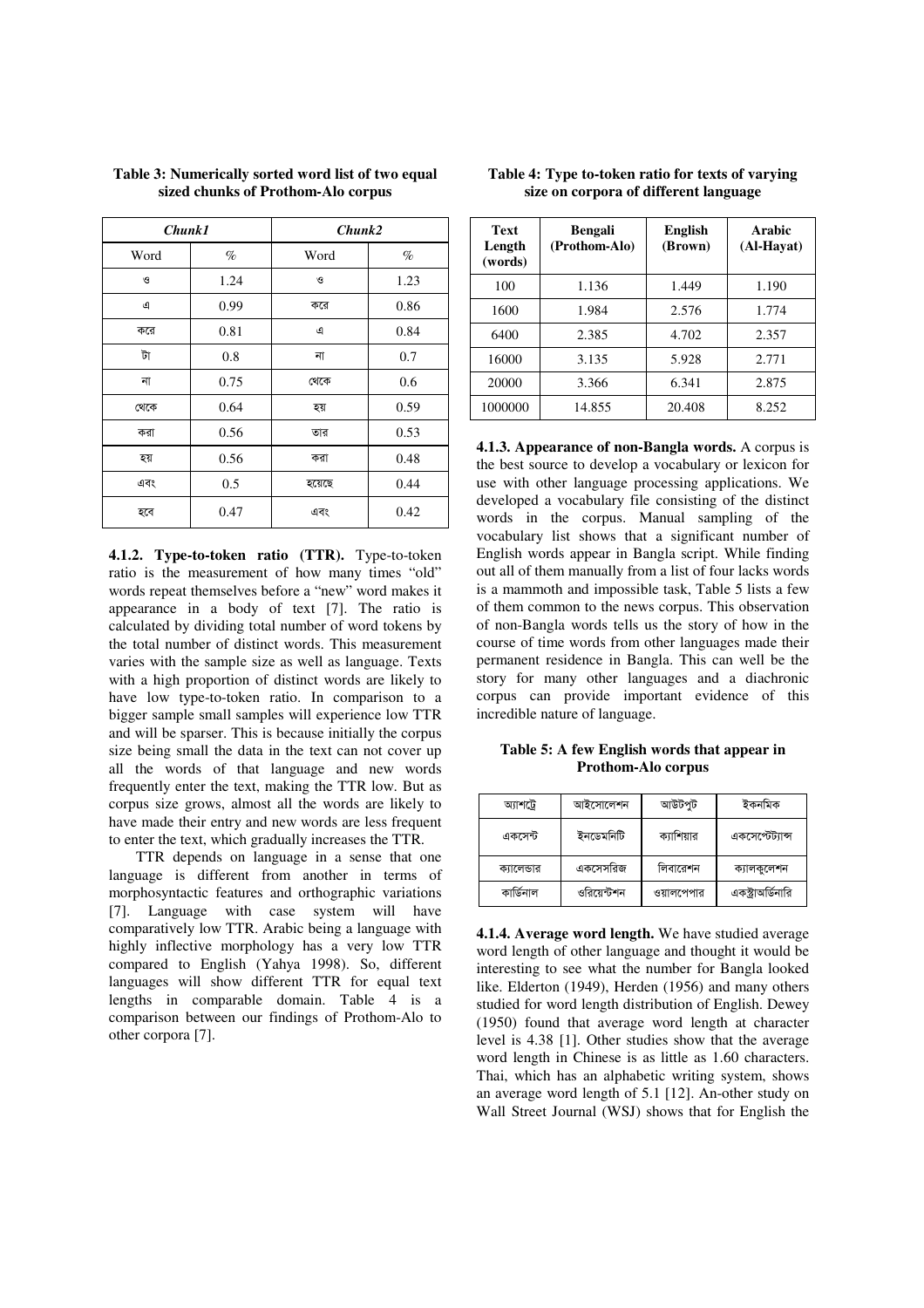average word length is 5.04 at character level [8]. For Bangla there have been very few studies. Dash (2005) shows that for Bangla the average word length is 5.12, where he studied the CIIL corpus [1]. However, in our analysis we found it to be 8.62, which is surprisingly high and does not go with the findings from CIIL corpus. Further inspection suggests that one reason that might have very little and almost negligible contribution to this high number is the presence of conjunct words. And there exists a large number of hyphenated words, which has been marked as conjunct as well- a flaw in our tokenization. In Prothom-Alo no distinction was made between a hyphen and a dash. In texts, especially newspaper ones, hyphenated words are numerous. While tokenizing, we used punctuations, white space, brackets, braces, and numbers etc. as word boundaries. This does not include the special character hyphen, i.e.: "-", because doing so will cause conjunct words to split around the hyphen and form two distinct words, which we do not want. One solution to this problem will come from a tagged corpus in a way that our manual inspection revealed that in case of conjunct words, both the words around the hyphen are nouns, which is not the case for the hyphenated words. Since we do not have the tagged version of the corpus yet, we could not come up with a solution.

| Word length<br>(char) | $\%$  | Word length<br>(char) | $\%$ |
|-----------------------|-------|-----------------------|------|
| 9                     | 12.35 | 15                    | 2.99 |
| 8                     | 12.21 | 4                     | 2.13 |
| 10                    | 11.2  | 16                    | 2.04 |
| 7                     | 10.97 | 17                    | 1.47 |
| 11                    | 9.73  | 18                    | 1.02 |
| 6                     | 8.36  | 19                    | 0.7  |
| 12                    | 7.48  | 3                     | 0.48 |
| 13                    | 5.91  | 20                    | 0.42 |
| 5                     | 5.18  | 21                    | 0.27 |
| 14                    | 4.29  | 22                    | 0.15 |

#### **Table 6: Character level length of words in Prothom-Alo corpus**



**Figure 2: Usage of words vs. word length in Prothom-Alo corpus** 

In our study (Table 6) we found that words with nine characters are most frequent followed by eight and ten. Figure 2 graphs the usage of words against word length. Words as long as forty-five characters are also present. Figure 3 is a list containing samples of words that are more than twenty characters in length. While carefully inspection makes it clear that most of these words suffer from spelling mistakes, missing word boundary such as a space character or are hyphenated words as stated earlier, these words are outnumbered-only about one thou-sand. However at this point we do not have enough knowledge to come with an answer what is the reason of such big word length- if this is not what it should be.

| অংশগ্রহণকারীপ্রতিষ্ঠানের, অগ্নিপ্রতিরোধ-ব্যবস্থাহীন, অজান্তে-                |
|------------------------------------------------------------------------------|
| অনিচ্ছাকৃতভাবে, অধিনায়কত্ব-ক্যারিয়ারেরই, অনার্স-মাস্টার্সধারীদেরই,         |
| অনিশ্চিত-আনপ্রেডিকটেবল, অনুভূতি-রবীন্দ্রনাথের,                               |
| অনুযায়ীছাত্রছাত্রীভর্তিকরা, অনুষ্ঠান-দলমতনির্বিশেষে, অনুষ্ঠান-সর্বক্ষেত্রে, |
| অন্তৰ্দর্ৃষ্টিসম্পন্ন                                                        |

#### **Figure 3: Few words of more than twenty characters long in corpus**

### **4.2. Character level analysis**

At the character level we analyzed global occurrence of character and words with particular characters at the first position.

**4.2.1. Overall character frequency. Error! Reference source not found.** shows the global percentage of use of characters in the Prothom-Alo news corpus. Top thirty are presented here. The results are more or less similar. Because both "r" and "t" has graphic variants, the uses of these characters in the corpus are higher. The variants of "r" are *raphala and reph* while "t"'s variant is *khandata (half-t)*. This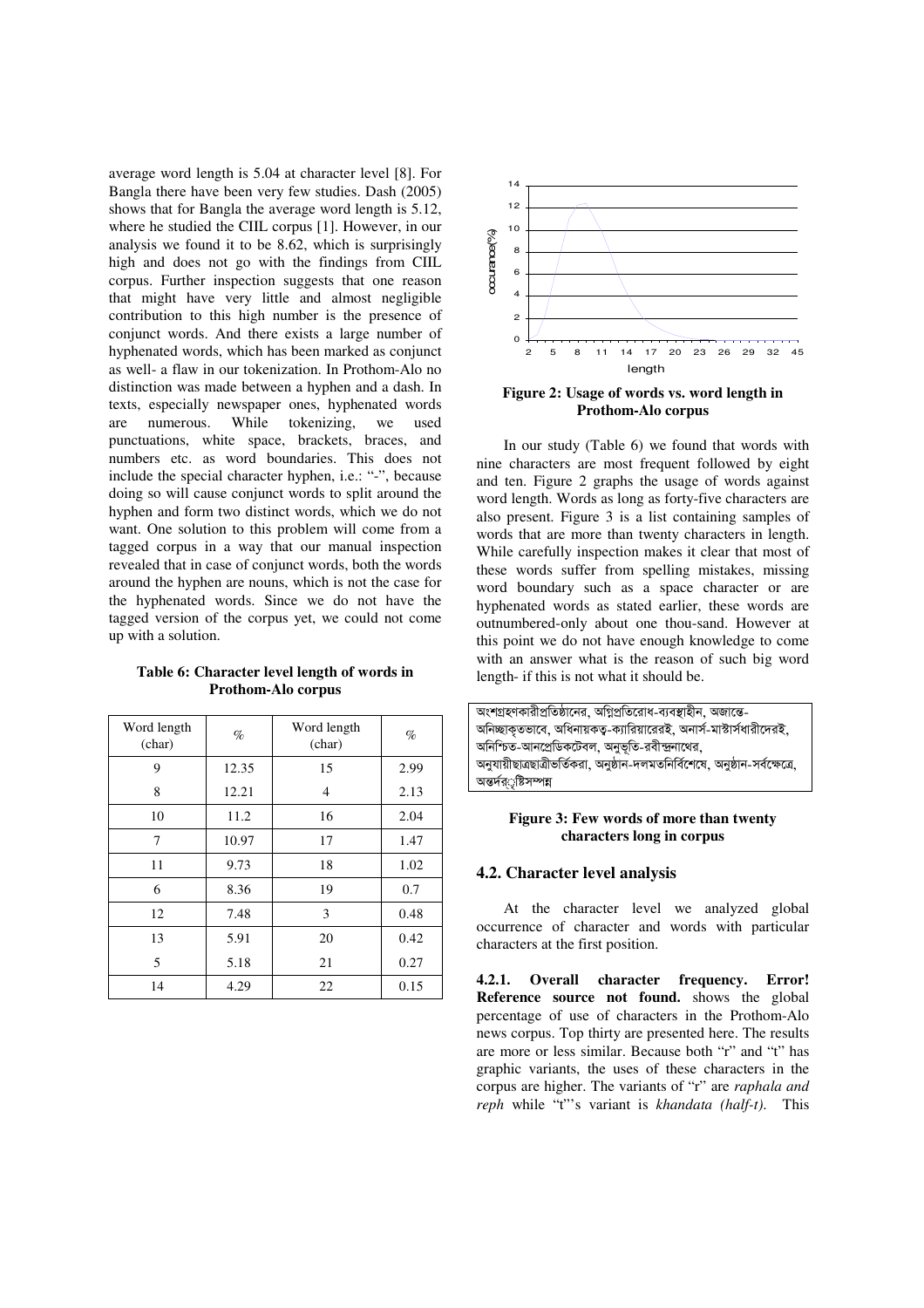result shows that use of consonant graphic variant strongly influences the use of characters in Bangla.

| Ch.     | $\%$ | $\rm Ch$ | $\%$ | Ch | $\%$ |
|---------|------|----------|------|----|------|
| া       | 10.6 | ল        | 3.01 | ো  | 1.42 |
| র       | 8.55 | ম        | 3.01 | শ  | 1.33 |
| $\circ$ | 8.15 | প        | 2.5  | গ  | 1.29 |
| Q       | 6.55 | দ        | 2.23 | এ  | 1.03 |
| ि       | 5.74 | য়       | 2.22 | ी  | 1.03 |
| ন       | 5.3  | ू        | 1.83 | আ  | 1.02 |
| ক       | 4.59 | য        | 1.61 | ছ  | 0.99 |
| ব       | 3.84 | হ        | 1.51 | ই  | 0.92 |
| ত       | 3.75 | ট        | 1.51 | Б  | 0.88 |
| স       | 3.15 | জ        | 1.49 | G  | 0.74 |

**Table 7: Overall usage of characters in Prothom-Alo corpus (top 30 entries)** 

**4.2.2. Initial characters.** Table 8 shows what we found by analyzing the characters that start a word, the word initial characters. This type of analysis can suggest about the preferences of the native language users. Consonants dominating the vowels show that the presence of large number of consonant in a language has a great effect in formation of words.

**Table 8: Usage of word initial characters in Prothom-Alo corpus (top 30 entries)** 

| Ch. | $\%$ | Ch. | $\%$ | Ch. | $\%$         |
|-----|------|-----|------|-----|--------------|
| ক   | 9.06 | ত   | 3.64 | ট   | 1.44         |
| স   | 8.74 | অ   | 3.3  | ভ   | 1.35         |
| ব   | 8.64 | জ   | 3.21 | ল   | 1.15         |
| প   | 7.73 | গ   | 2.59 | ছ   | 1.11         |
| আ   | 5.32 | র   | 2.36 | খ   | 1.01         |
| ম   | 5.23 | শ   | 2.34 | ই   | $\mathbf{1}$ |
| এ   | 5.09 | Б   | 1.93 | ফ   | 0.99         |
| হ   | 4.7  | য   | 1.92 | ঘ   | 0.6          |
| ন   | 4.62 | O   | 1.91 | ড   | 0.59         |
| দ   | 4.25 | উ   | 1.57 | থ   | 0.57         |

### **5. Zipf's curve for Prothom-Alo corpus**

Zipf's law, discovered empirically by Zipf in 1949, states that the frequency of word tokens in a large corpus of natural language is inversely proportional to the rank [9]. That is, if f is the frequency of a word in a corpus and r is the rank, then:  $f = k / r$ , where k is a constant. If log(f) is drawn against  $log(r)$  in a graph (which is often known as Zipf's curve), a straight line with a slope of -1 is obtained [10]. Experiments confirm that while the law was correct for small corpora, the curve dropped below that of Zipf's straight line at about rank 5000 for large ones [11]. To draw Zipf's curve for Prothom-Alo corpus, we need to rank the words in the corpus, using one of the two common approaches: words that have the same frequency are assigned the same rank or, words with same frequency are given different ranks – one that has higher precedence in lexicographic order will get the higher rank. The sampling method may vary; we sampled at every 500th rank. Figure 4 shows the results.



**Figure 1: Zipf's curve for samples at every 500th rank** 

The discrepancy from the expected behavior is obvious, but we have yet to come up with a proper explanation. This may indicate excessive sparseness or idiosyncratic term distribution patterns in the corpus [7].

### **6. Conclusion**

We have described our methodology of creating Prothom-Alo corpus. By analyzing the data we have shown that there are some differences between the statistics from CIIL corpus which is reflected in the